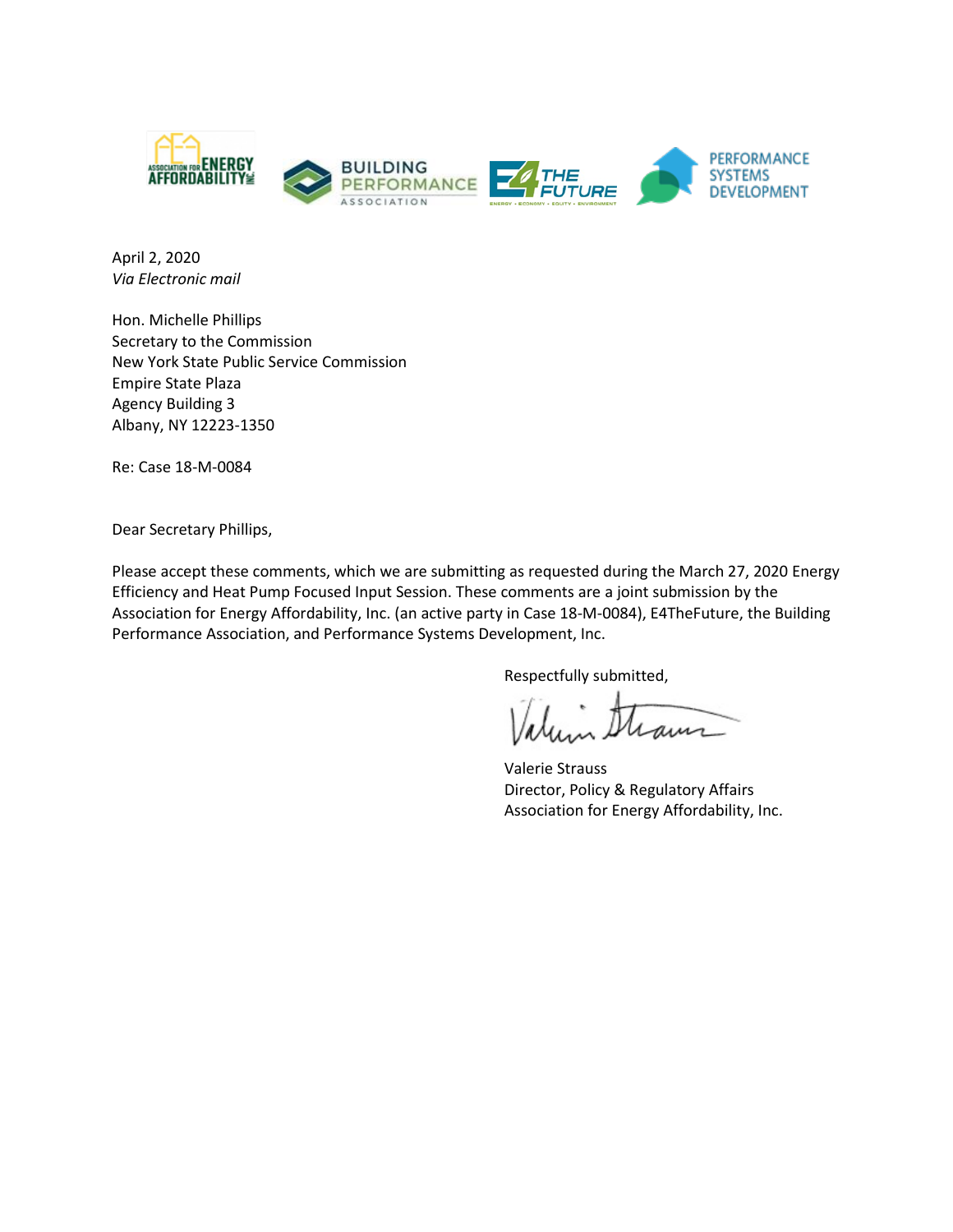## **NEW YORK STATE PUBLIC SERVICE COMMISSION Case 18-M-0084 In the Matter of a Comprehensive Energy Efficiency Initiative**

Comments of: Association for Energy Affordability Building Performance Association E4TheFuture Performance Systems Development

#### INTRODUCTION

The undersigned representatives of the residential building efficiency industry appreciate the opportunity to provide comments in response to Case 18-M-0084 - In the Matter of a Comprehensive Energy Efficiency Initiative and the Energy Efficiency and Heat Pump Focused Input Session held on Friday, March 27, 2020.

As representatives of residential, including multifamily, energy efficiency service providers and as nonprofit organizations committed to a green economy, we bring the practitioner's perspective to this discussion. The Association for Energy Affordability (AEA) is a non-profit organization dedicated to achieving energy efficiency in new and existing buildings in order to foster and maintain affordable and healthy housing and communities, especially those of low and moderate income families. AEA representatives engage in a broad range of educational, technical and construction management activities and services to promote this mission and develop the efficiency industry. Our senior staff includes recognized and respected experts on clean energy solutions and energy efficiency in multifamily buildings. The Building Performance Association ("BPA") is dedicated to advancing the home and building performance industry by ultimately delivering improved energy efficiency, health, safety, and environmental performance of buildings. The Association was created to support home performance contractors, weatherization agencies and training centers, product manufacturers and distributors, program sponsors and implementers, building scientists, and non-profits focused on residential and commercial energy efficiency, including many others who together form the large and diverse network of stakeholders of the building performance industry. State and federal advocacy, education, programs, networking, publications, and community are the means by which the Association aims to support these groups. E4TheFuture is a non-profit organization that promotes residential clean energy and sustainable resource solutions to advance climate protection and economic fairness by influencing federal, state and local policies, and by helping to build a resilient and vibrant energy efficiency and clean energy sector. E4 was previously named Conservation Services Group (CSG) and ran the NYSERDA residential programs as well as efficiency programs in 25 other states for many years.

## RESPONDING TO THE ADVERSE JOB IMPACTS OF THE HEALTH CRISIS

The residential building energy efficiency industry recognizes we are in an unprecedented public health crisis due to the COVID-19 pandemic. Addressing the health and safety of New York residences and businesses in a coordinated, unified and focused manner is paramount for the New York State government. We are pleased and appreciative that the Department of Public Service, the New York State Energy Research and Development Authority (NYSERDA) and the joint utilities have recognized the dire straits of the energy efficiency industry and have asked for information on job losses and suggestions for how they may support the industry at this time. We believe it would be wise for the State to support the energy efficiency industry and our clean energy future to enable the survival of the industry and a ramping up of business once the health crisis has passed.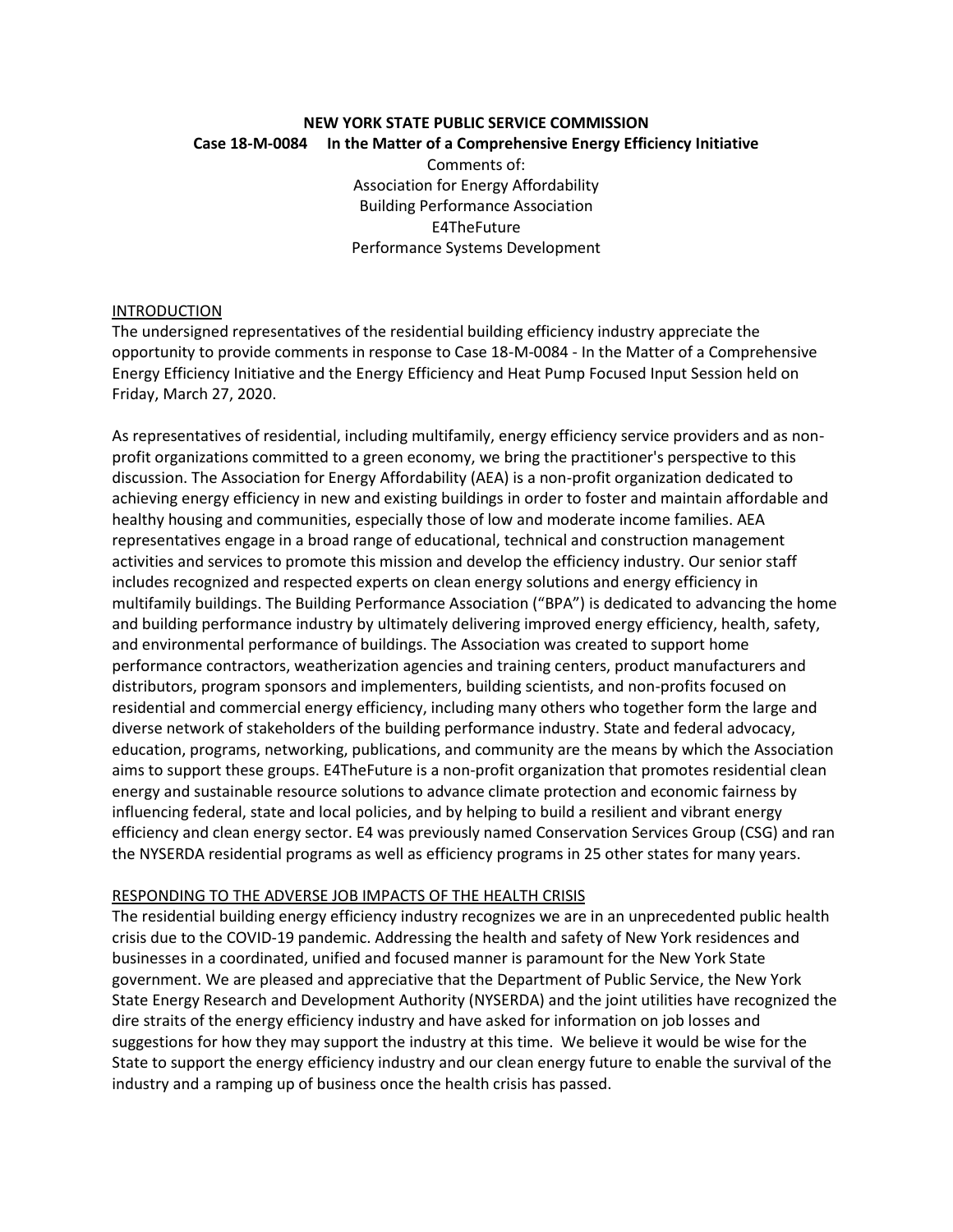The energy efficiency industry supports at least 126,739 jobs in New York, many of which involve skilled labor and "in-field" services requiring entry into residences and businesses. Faced with the COVID-19 stay-at-home orders and the shutdown of state and utility program energy efficiency programs, job losses in the energy efficiency industry are significant. Many energy efficiency businesses are paid based on performance or per unit installs and cannot generate income when not allowed in residential buildings. As many of the stakeholder participants indicated during the March 27<sup>th</sup> Forum, businesses are laying off and furloughing employees, some as high as 50% to 75% of staff. Additionally, they are unable to employ their usual contractors, who in turn must lay off their own staffs. Energy efficiency jobs are by nature local jobs and therefore every community in New York is impacted.

Now is not the time to lose the trained labor force we need to meet the challenge of addressing climate change. Anticipating the need to rapidly accelerate towards the January Order's 185 Tbtu energy savings target, we need to expand, not lose, the quality workforce necessary to achieve our clean energy goals. Moreover, now more than ever, it is critical for consumers to be able to manage their utility bills and to have safe, healthy, and comfortable homes. We believe there are actions NYSERDA and the utilities can take, with the support and direction of the Public Service Commission and other State agencies, to support energy efficiency businesses during this public health crisis. Three important options for maintaining our workforce are:

- **1) analysis of impact, coupled with communication of information and resources;**
- **2) immediate support for retention of staff, potentially via direct grants or via subsidized employee on-line training; and**
- 3) **increased incentives to accompany virtual marketing to create a pipeline of work for when workers are allowed to enter residential buildings once again.**
- (1) UNDERSTANDING THE WORKFORCE IMPACT

**While we know the job losses in the sector are substantial, the State could perform some analyses to develop a more accurate picture**. The utilities and NYSERDA could calculate the dollars involved in the now-shut programs and translate this to likely employment numbers, which will provide information on the impact of the shutdown. The Department of Labor could track the unemployment claims made in the sector to the best of its ability. These numbers are unlikely to portray the full economic impact but would be a starting point. It would be helpful if individual businesses self-reported information, as the DPS and NYSERDA requested at the March 27, 2020 stakeholder meeting, however, many private companies that compete with one another may be reluctant to do so. Furthermore, we must recognize that most energy efficiency businesses have both their own labor force and extensive relationships with other small firms, so they represent a vital link in a larger supply chain.

# (2) ACCELERATE ACCESS TO DISTANCE LEARNING AND ONLINE TRAINING

During the stay-at-home order in New York, administrative staff, energy auditors, installers and other field employees could engage in training to retain and build skills. There are a number of existing online training courses that could be used, as well as others that could be quickly modified to support such training. This is an opportune time to engage in online worker education, which can simultaneously support worker retention and create certified professionals. **The State and utilities should provide funds for training organizations to reformulate training to meet the existing circumstances, if necessary, and the State and utilities should provide funding to energy efficiency employers for the salaries of workers undergoing online training.**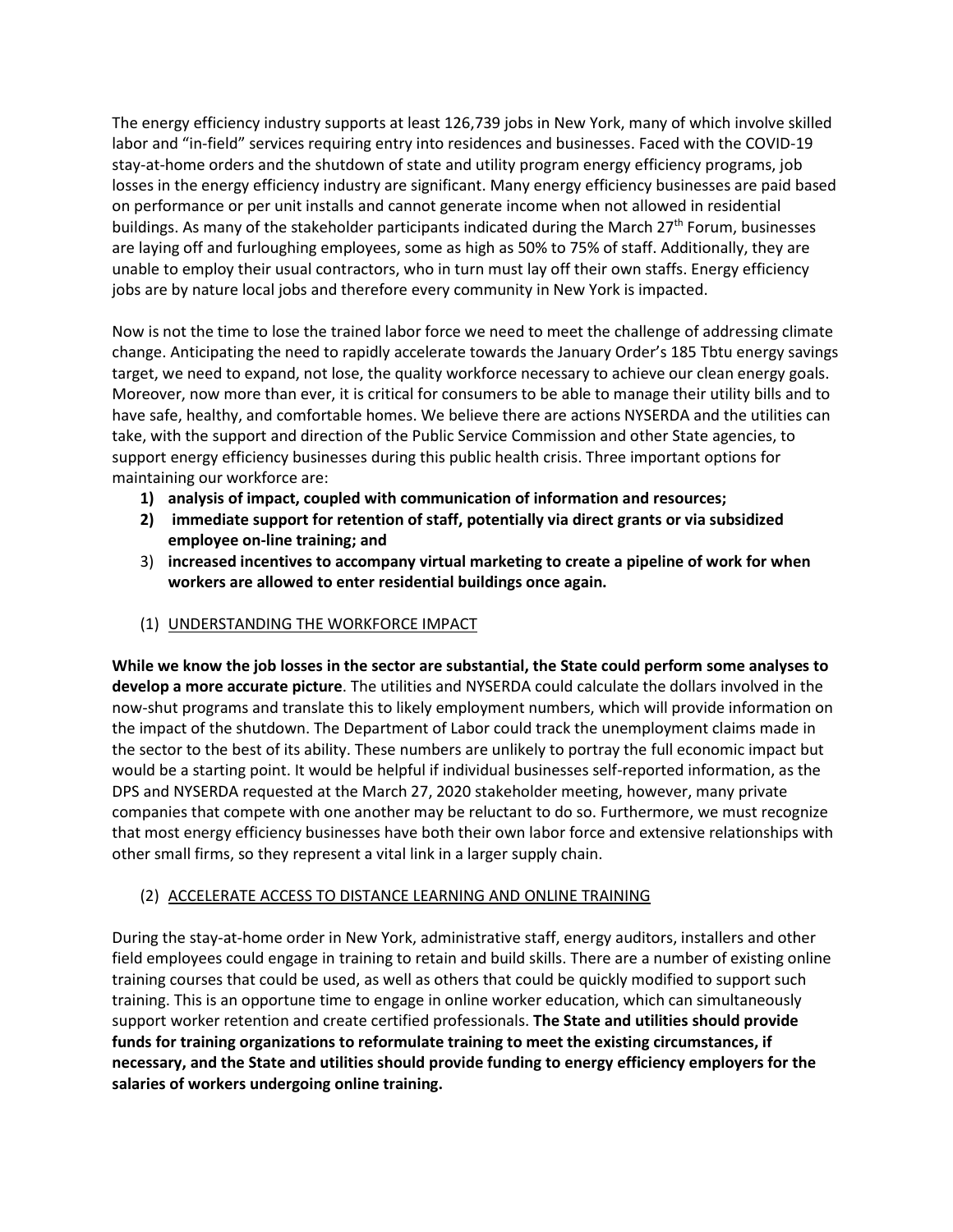More specifically, the Public Service Commission (PSC) should support NYSERDA directing Clean Energy Fund money for designing core curricula element and coordinated delivery of distance learning. Additionally, the PSC also could direct the utilities to use funds for this purpose with commensurate changes in their efficiency targets; without a workforce, the utilities will be unable to meet targets going forward. This effort should include worker and subcontractor/contractor workforce training and certification, including real-time distance learning (instructor led webinars) and on-line training modules targeting specific knowledge, skills and aptitudes relevant to key jobs in energy efficiency, such as Energy Auditor/Assessor, Field Crew Leader, and Cold Climate Air Source Heat Pump installer. Distance learning and online courses can also provide new and additional training on post COVID-19 safety issues ensuring "healthy home" protective actions and procedures for both the retrofit workforce and for customers.

#### (3) MARKETING & OUTREACH, PROGRAM RULE FLEXIBILITY AND INCREASED INCENTIVES

**Marketing and outreach should continue, with a greater focus on customer education to prepare them to participate in energy efficiency programs** – this will also help the struggling industry develop a pipeline for future projects to complete when the crisis is over. NYSERDA and the utilities should offer higher incentives for projects contracted during this time of public health crisis; this will act as an incentive for businesses to continue marketing and for building owners to enter into contracts during the pandemic. We do believe there is a market, especially if rewarded/enticed with higher incentives, in sectors of the economy with some reserves and optimism for the post-healthcare crisis recovery. We would support the PSC directing utilities to use funds for this purpose with commensurate changes in their efficiency targets. NYSERDA and the utilities also should **reform program rules to allow for partial payments to energy efficiency providers in advance of project completion**. Advances for projects signed but not begun and for projects begun but not completed would help small businesses weather the next couple of months.

**Other support for the industry should include low interest loan programs for consumers, additional support for marketing efforts, and acceptance of "virtual audits" during the pandemic.** Contractors who work in programs where assessments, and more importantly where job pricing can be done remotely with customer assistance, should have access to significantly increased incentives for a limited time period tied to the duration of the shutdown. This incentive would encourage contractors to seek out customers and sell them heavily discounted projects during the shutdown. Consumer resistance to taking action during the shutdown will be increased, so an increase in incentive will be required to make this sales effort profitable for the contractors. Heat pumps and residential envelope work are both job types that should be evaluated for remote job pricing and a limited time offer of a significantly increased incentive. The ability to book income during this shutdown will have an extremely high value to the contractors. It will help to justify keeping trained sales staff on board, and it will help them restart without significant delay and with a backlog of work once the shutdown is lifted. This will encourage contractors to take out loans, with more confidence that work is still being sold.

**A final suggestion is to provide support for Covid-19 safety practices to increase consumer confidence in the recovery period.** This could include marketing and /or guidelines on safe practices for in-home work; the State also could help the industry restock its supply of PPE supplies of gloves and masks to be responsive to concerns of residential building residents and workers about outside contractors entering their premises for work in the their buildings. This should only occur after all medical needs are satisfied in NY and neighboring states--- i.e., do not compete with or contribute to shortages needed directly by hospitals and other health care providers including home and caregivers.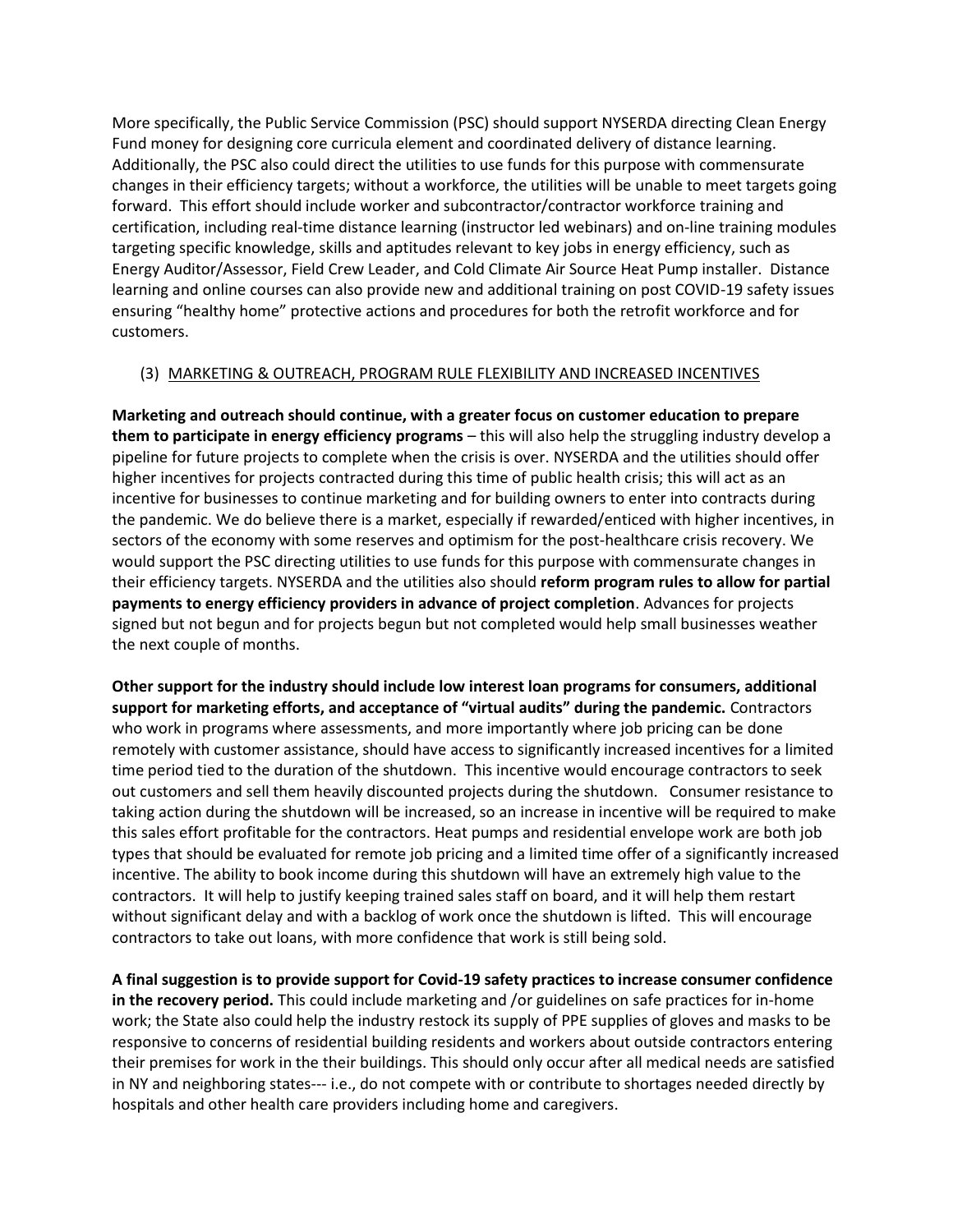# A COORDINATED FOCUSED RESPONSE

Additionally, we support the variety of suggestions in the recent letter from the Alliance for Clean Energy New York, including the phased approach described in the letter and copied below.

- Phase 1: Now until the work at home directive is lifted
- Phase 2: Whenever the work at home directive is lifted until the public health crisis fully abates
- Phase 3: Industry and economic recovery after the public health crisis abates

## Suggestions for Phase 1

- Temporary cash payments for contractors to cover personnel and other fixed costs
- No interest construction loans for signed projects not yet installed
- No interest advances on state and utility incentives for signed projects not yet installed
- Energy audit payments for "virtual" energy audits that replace on-premise energy audits
- Specific changes for WAP subgrantees to extend timelines for production (fulfilling units completed requirements) and to provide payments along the way in order to retain workforce
- Increase incentives through existing EE budgets, which will facilitate inside/phone sales of shovel ready projects.
- Provide funds to employers to support paid online training by employees while onsite work is not possible, and to prepare onsite contractors for post COVID-19 work safety.
- Provide funds to training organizations to expand current distance learning courses and certifications and rapidly prototype online training given changes to curriculum necessary for CIVID-19 related social distancing (which may require additional field/practical tests)
- Provide incentives for on-line purchases of residential and low-to-moderate income efficiency products

## Suggestions for Phase 2

- Provide better financing terms from the New York Green Bank and other state clean energy lending entities, including lowering or waiving of fees and providing guidelines to enhance investment terms during force majeure events
- Enhance the NYSERDA Co-Investment Fund program, including accelerating awards (both those in the application review stage as well as new applications), increasing maximum co-investment levels, and accelerating payments
- Adjust low income program qualifications to include those recently laid off or furloughed due to COVID-19 even if not previously eligible based on household income
- Implement innovation pilots for program designs that are resilient to COVID-19 disruption to protect against any future waves (COVID-19 again or a similar threat), and to accelerate innovation generally
- Continue with enhanced incentive levels to ensure program participation.

## Suggestions for Phase 3

- Work with the EE industry to develop longer term proposals to support this industry
- Direct state or federal stimulus funds to energy efficiency efforts
- Provide additional cost-effective investments in energy efficiency through utility program investments